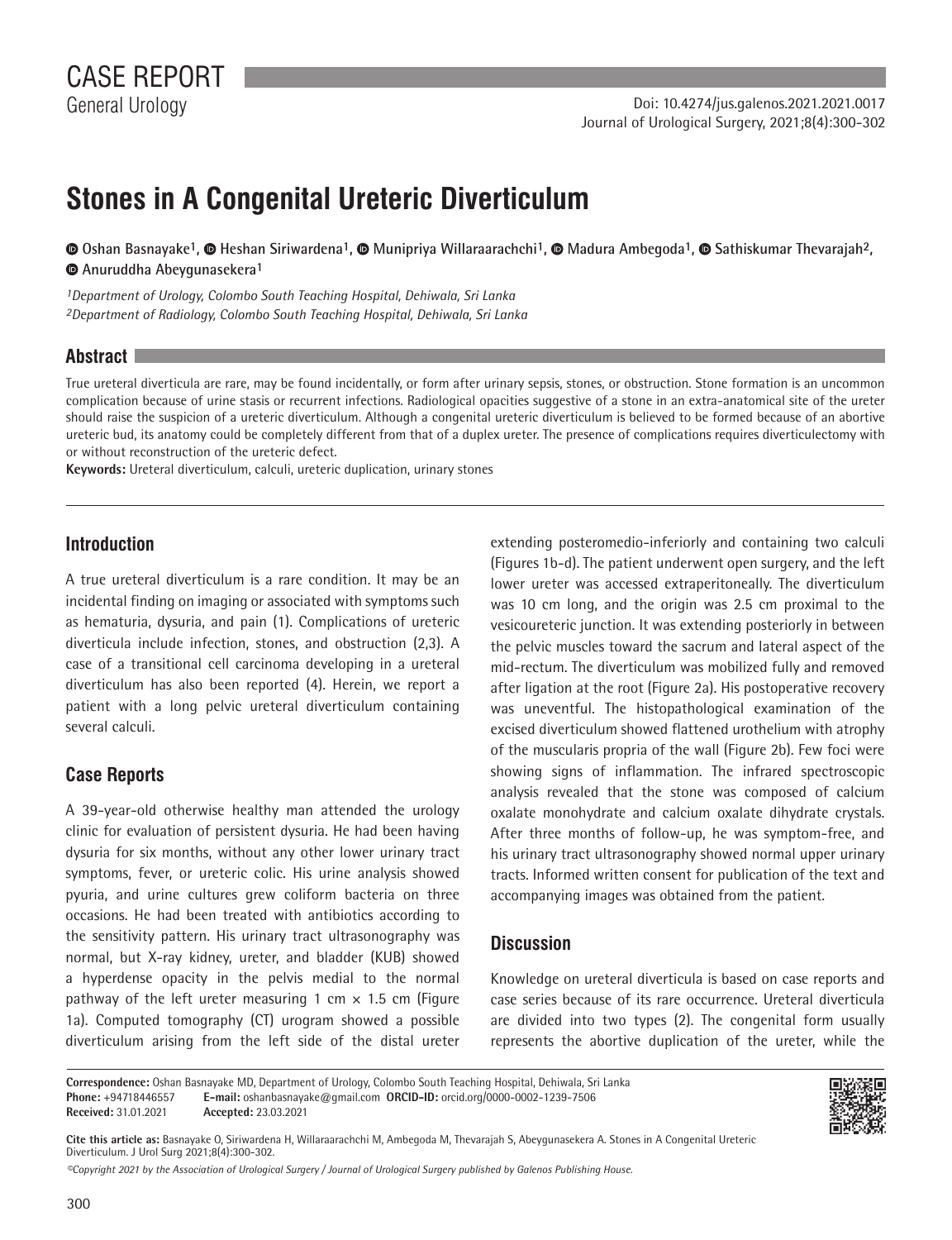

acquired form can be subdivided into traction or pulsion types. The pulsing type is usually caused by a distal obstructing stone, and there is an associated proximal hydroureter (5). It may occur after the ureteric wall is weakened by stones, infections, shock wave lithotripsy, or ureteric surgery (5,6). Based on the histopathological findings by Kretschmer (7), the congenital type was described as a blind-ending duplication of ureteric buds. On histopathological evaluation, the diverticulum of this patient most likely represented an abortive ureteral duplication because of its long tubular nature, and all layers of the ureteric wall were preserved. Pulsion or traction types of diverticula are much shorter with a wide neck. **Figure 1.** (a) X-ray kidney, ureter, and bladder (KUB), (b) non-contrast computed tomography (CT) KUB showing stones (yellow arrow), (c) CT urogram sagittal view, and (d) axial view showing the diverticulum (red arrow)

Few previous reports have described the formation of calculi inside the diverticulum (4,5). This may have been due to stasis of the refluxing urine inside the diverticulum or recurrent infections. In the present case, the postero-inferior direction of the distal part of the diverticulum may have led to dependency and urine stasis (Figures 2c and 2d). The stone formation can lead to both congenital and acquired diverticula. CT urogram can identify the exact anatomical relations of the diverticulum to avoid inadvertent damage to nearby vital structures and associated anomalies of the urinary tract. This is more relevant in diverticula with stones, as the anatomical direction of the



**Figure 2.** (a) Resected specimen with calculi (white arrow) and (b) microscopic view of the diverticular wall (hematoxylin and eosin staining,  $\times$ 100)

diverticulum could be different from the expected normal course of a duplex ureter, leading to dependent segments at risk of stasis. The reasons for the unusual anatomy of congenital ureteric diverticula when compared with duplex ureters are unclear. The origin of the diverticulum at a lower level of the ureter, its length, and stone formation in the blind end of the diverticulum were unique features of the present case.

Diverticula are treated depending on the symptoms and associated complications. A conservative approach can be considered in asymptomatic cases and cases diagnosed incidentally on imaging (1). Depending on the configuration of the diverticulum and associated ureteric obstruction, diverticulectomy with or without reconstruction of the ureter has been used as treatment (2,6). This patient underwent ligation and resection of the diverticulum at its junction with the ureter, without the need for reconstruction as the neck was narrow. Resection of the diverticula can be performed laparoscopically if the anatomy of the diverticulum makes it feasible (8).

In conclusion, radiologically visible opacities suggestive of stones located away from the normal course of the ureter can be calculi located in a ureteric diverticulum. These calculi require diverticulectomy with or without ureteric reconstruction. Although congenital ureteric diverticula are formed following an abortive ureteric bud, its anatomy could be completely different